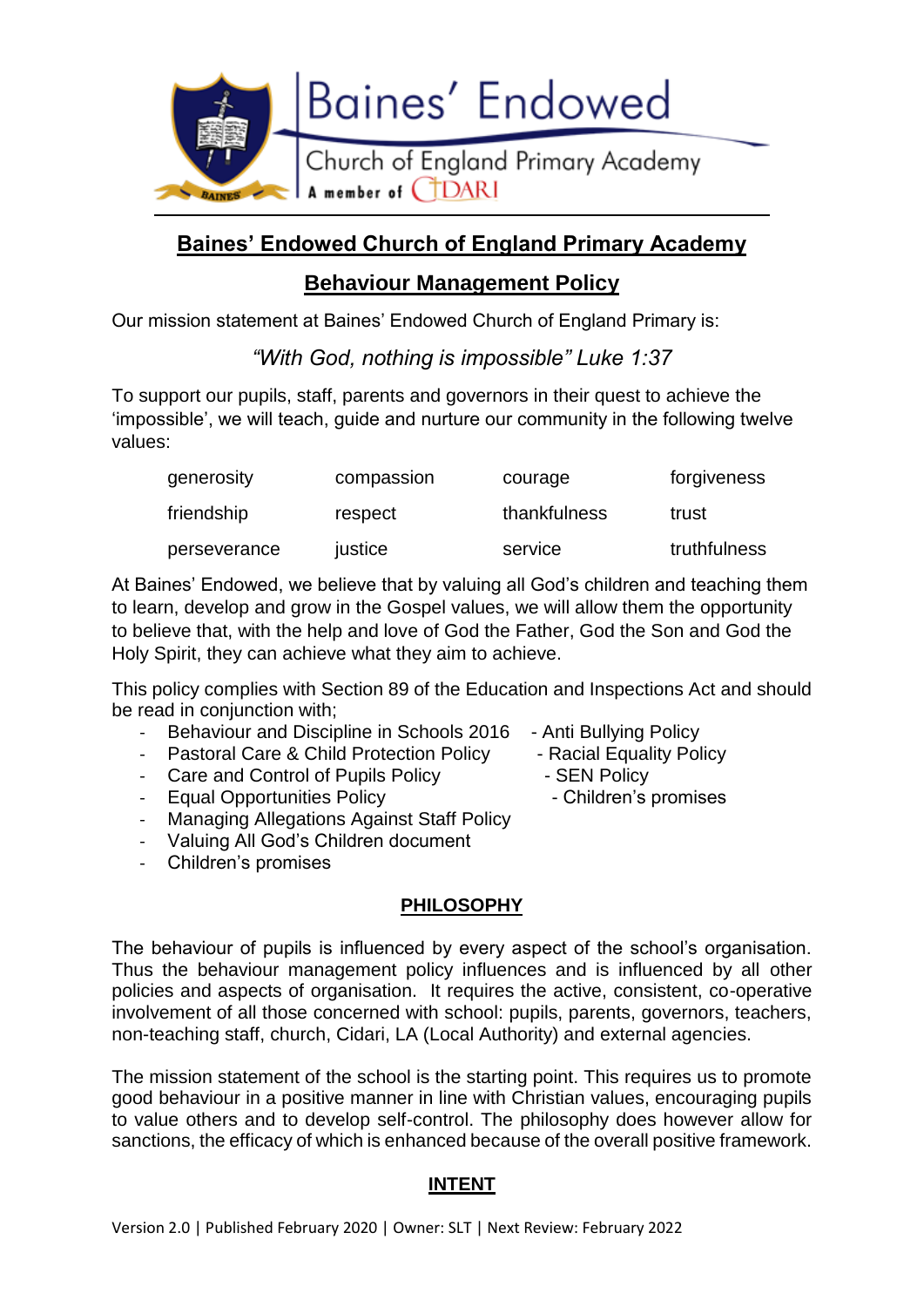- To promote a caring Christian ethos.
- To have clear systems for pupils, staff and parents to follow and understand.
- To provide a positive learning environment in which children can achieve maximum success in all they do.
- To provide a positive, caring environment which promotes self-respect and respect for all others.
- To promote respect for, and appreciation of, all property and resources.
- To take positive action to reduce the possibility of individual children developing emotional and behavioural difficulties.
- Where children have emotional and/or behavioural special educational needs, to work together to overcome them.
- To prepare children to take an active part in the community in which they live

#### **IMPLEMENTATION**

#### **School organisation**

Children who feel secure within the school environment are more likely to behave well. For this reason continuity and stability in the organisation of the school are key features of our policy.

We employ additional teachers on a permanent basis so that children are taught by established staff, wherever possible, when their class teacher is involved in other aspects of their work outside the classroom. On the rare occasions this is not possible efforts are made to ensure that the teacher is one who the children know as being part of the school's regular back-up team of supply teachers.

Adherence to set procedures within the organisation of the school day is encouraged in the children by all the staff. Punctuality for an 8.55am start is encouraged. Children can enter the building from 8.45am onwards. A member of staff is on duty at each entrance to ensure children enter in an orderly and safe manner, class teachers are in classrooms and have established procedures for the children to follow when they enter. During the day children are escorted by staff into and out of the school building in an orderly and safe manner. At the end of the day each teacher escorts his/her class out of the building and remains there until the children are safely off the premises.

Children and staff gather together for daily worship in a hall or classroom. School worship follows a range of Christian values which often incorporate reference to our mission statement, children's promises and the reasons we care for and about each other and our school.

Classroom organisation is formulated by teachers and pupils but is in keeping with our policy.

At break times the children are supervised by the duty teachers and teaching assistants. Welfare staff are employed at lunchtime to oversee the orderly eating of lunch and playground activity thereafter. If a child has to be inside at breaktimes for medical or discipline reasons s/he is supervised at all times.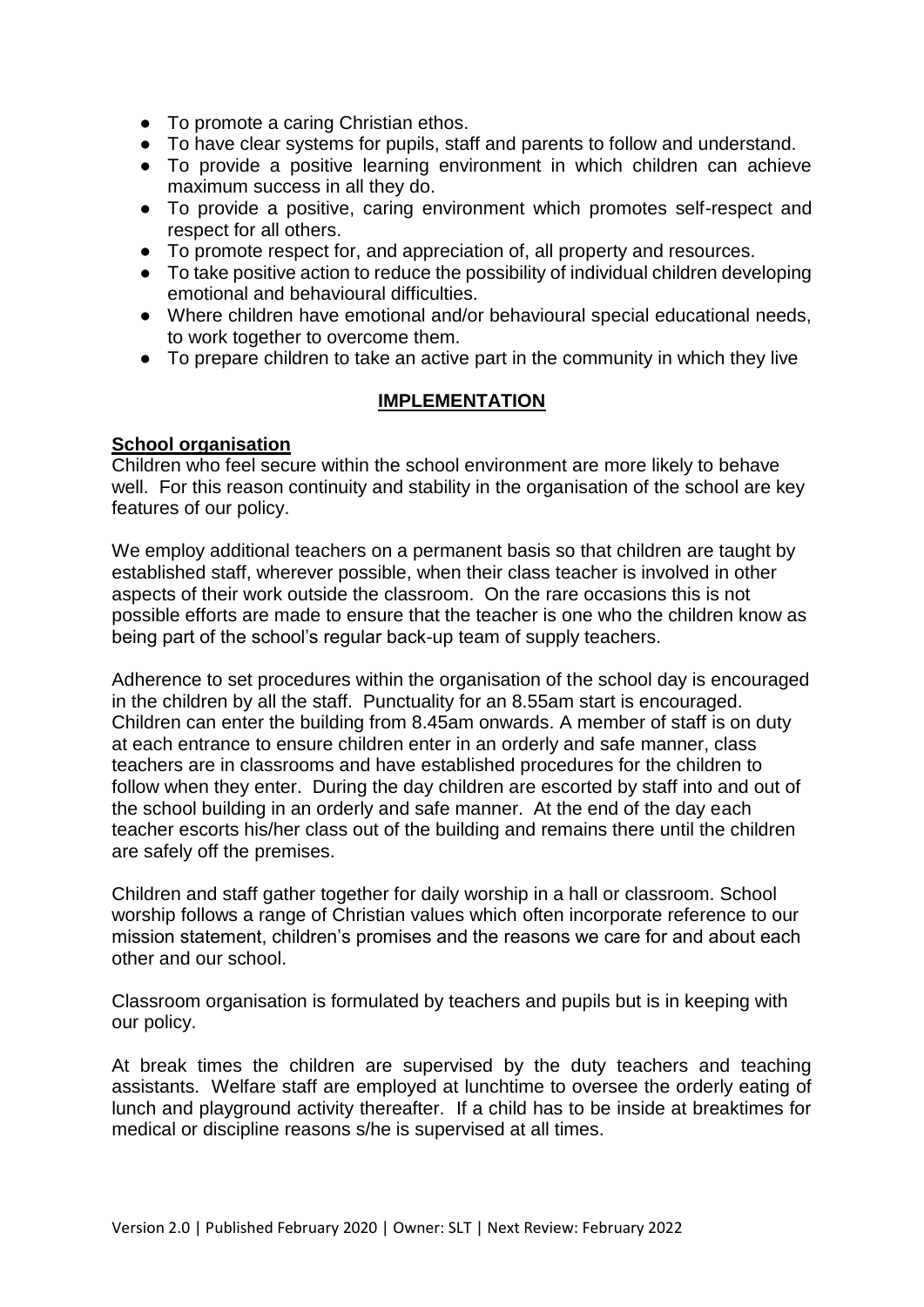We encourage the children to move around the school in an orderly and polite manner. The children are encouraged to view themselves as jointly responsible, with teaching staff and support staff, in the care of our school environment. The children are made aware of the importance of treating with respect and the utmost care: cloakroom areas, toilet facilities, lost property and the movement of equipment. Lunchtimes are viewed as occasions for developing social skills. Whether eating a cooked meal or packed lunch, appropriate table manners are encouraged.

#### **Equal opportunities**

Behaviour problems are more likely to develop in children who do not have a positive self-image. For children to develop a positive self-image it is essential that they feel valued. The ethos of the school and our equal opportunities policy ensures that we value all people, promoting equality, respect and opportunity for all and that we work to develop the children's ability to do this.

#### **Curriculum**

All children are entitled to receive a broad and balanced curriculum relevant to their individual needs.

Through the range of positive strategies which teachers have at their disposal, access to the curriculum is ensured for all children including those with emotional and behavioural problems. No child is deprived of access to any subject area because of inappropriate behaviour unless that behaviour causes danger. Classroom teacher's work closely with our SENCo (Special Educational Needs Co – ordinator) and the Behaviour Team to ensure that pupils work at their own level, but in ways which meet national requirements.

Teachers use a variety of teaching and learning methods within their classrooms. Communication and interaction between teacher and pupil allows the aims of the classwork to be met and teacher expectation of pupils' performance to be matched to their needs. Teachers have high expectations of pupils but appropriate to the child's level of ability. Teachers aim to raise the self-esteem of all pupils through supportive marking and emphasising work well done.

#### **Extra-curricular activities**

Extra-curricular activities help to develop children's self-esteem, skills and interests as well as helping them to learn ways of spending their leisure time usefully. Involvement in these activities helps to build pupil-staff relationships and develops positive attitudes to school.

A very high standard of behaviour is expected of children taking part in extra-curricular activities. This is vital to ensure the safety of all taking part, but also necessary to ensure that all children and staff taking part get the greatest possible enjoyment and satisfaction out of the experience. Children who are involved in any activities which take them outside school are encouraged to take on the responsibility of being "ambassadors" for the school and to understand that the reputation of our school is in their hands. This behaviour management policy will be followed during activities off school premises where the pupil is under the lawful control of the staff member.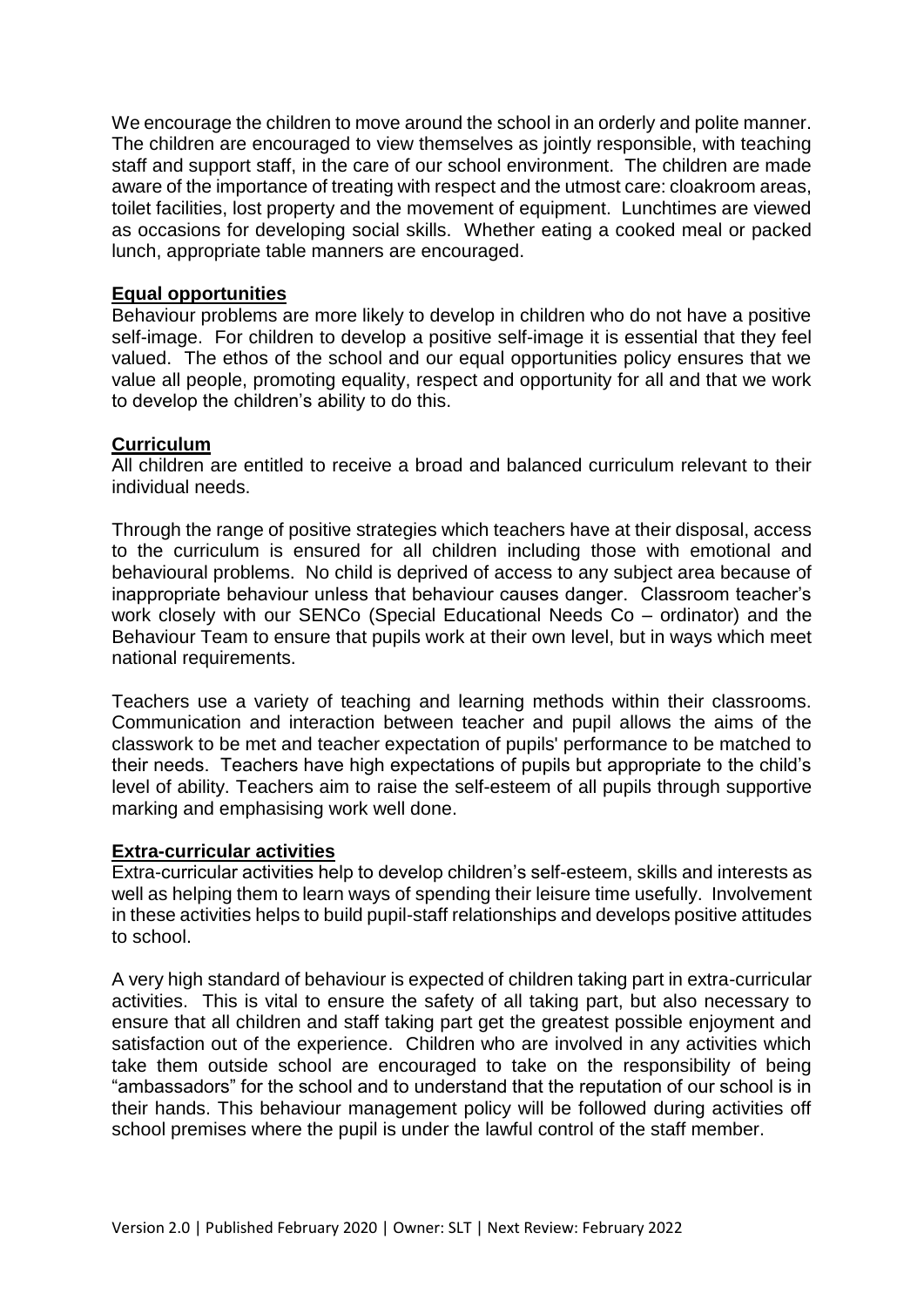Children's achievements outside school are recognised by encouraging them to bring awards into school and where their success is explained to other pupils either in class or in assemblies.

#### **The role of staff**

All staff work together to develop behaviour management policy and practices. This results in commitment and consistency throughout the school. Consistency is seen as the key factor in promoting good behaviour in the children. Staff receive updates and guidance annually and more often should it be necessary.

Staff work together as a team offering mutual support, advice and practical help. This promotes good behaviour in a direct manner, ensuring consistency for the children and allowing staff access to a greater range of strategies for dealing with problems. It also contributes in an indirect manner as it presents to the children, a model of cooperative working and supportive relationships.

All staff act as models of good behaviour in that they treat each other, the children, their parents and all visitors with the courtesy and respect they want to encourage in the children.

The senior management team work together to develop and monitor behaviour in school:

- o they continually emphasise to parents and children our high expectations of the children.
- o they encourage the co-operative, positive working of all staff within school and are always available and willing to offer practical help, support and advice.
- o they are available to children who need to discuss difficulties.
- o they are alert to any teacher who may be experiencing difficulties in dealing with behaviour and are ready to offer the support necessary.

Ancillary and support staff are supported in fully implementing the school's positive approach to children's behaviour. Classroom support staff and Welfare staff have regular meetings with their line managers to discuss ways of dealing with situations and enhancing provision. This develops their ability to work in ways which promote good behaviour in children.

#### **Parents**

The encouragement of parental interest, both in the school as a whole and of parents in the education of their own child, is a high priority at Baines'. Parents/carers are encouraged to view their relationship with school as a partnership. This reduces the likelihood of behaviour problems arising, as boundaries for children are more clearly defined when parents and teachers are in agreement. If behaviour problems do arise, then the relationship already developed ensures greater co-operation, and thus problems will be easier to overcome. School has members of staff responsible, and policies for, parental/family partnership and pastoral care. These staff work closely together to co-ordinate our liaison with parents. Policies are available for parents on the website and during the Spring Term Parents' Evening, key staff are available to discuss the school systems and provide guidance and support.

#### **Role of the governors**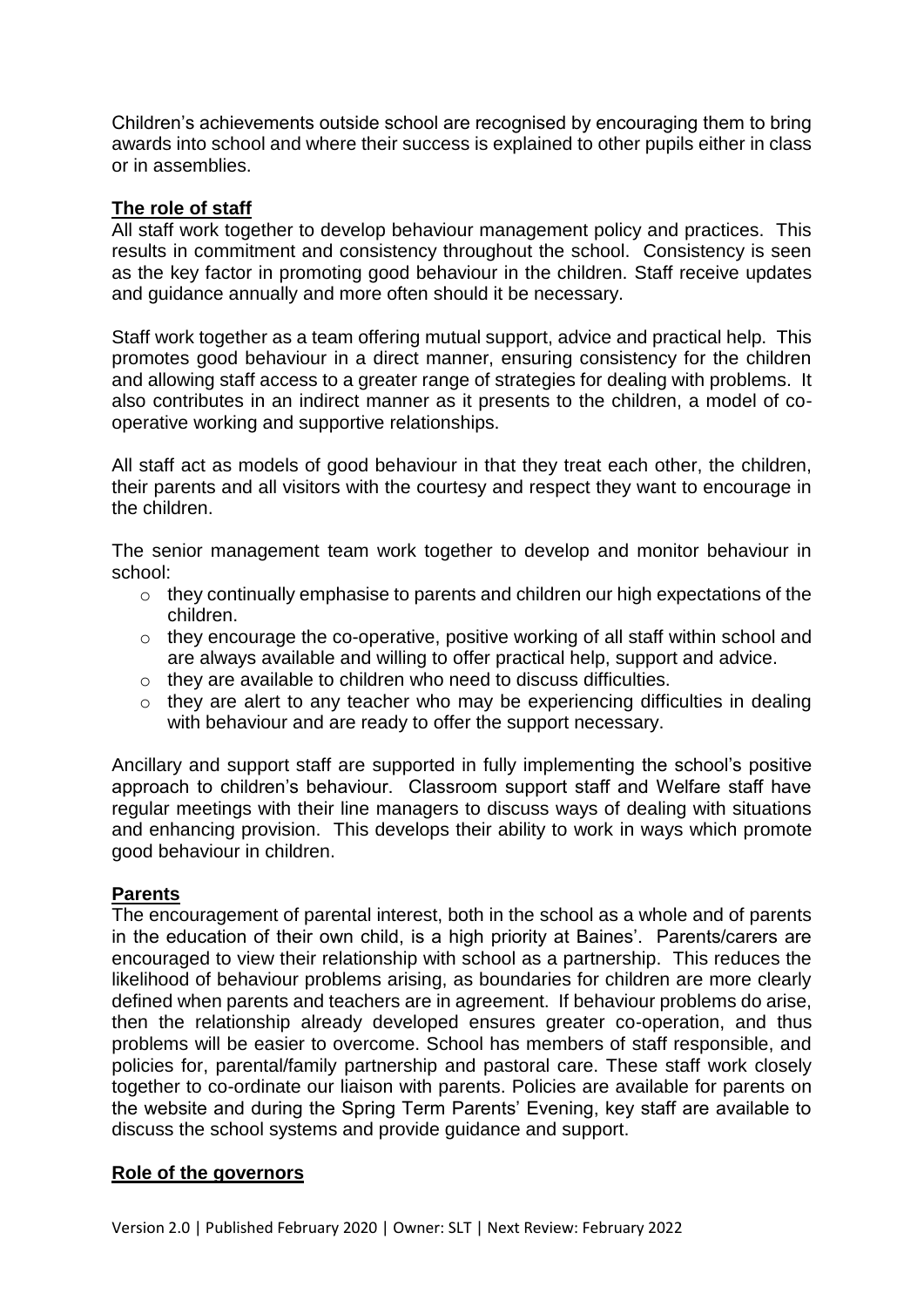Governors are closely involved in developing the ethos of the school and in promoting a positive climate within it. One governor has responsibility for oversight of the special needs provision within school and one for pastoral care. If a child presents an extremely serious behaviour problem the headteacher will inform the chair of governors and arrange the exclusion of the child from school.

#### **Community links**

Community links, especially those with our Parish Church, are important in developing positive attitudes to behaviour. They develop the profile of the school within the community and so develop in the children, parents and staff, a sense of pride in, and commitment to, the school.

#### **Rules, rewards and sanctions**

Positive rules set standards of behaviour which require consideration for others and contribute to the efficient and effective organisation of the school.

Accompanying our mission statement we have a set of children's promises:

Baines Children Promise To:

- o be polite and kind to everyone.
- o care for each other.
- $\circ$  forgive others.
- o care for property
- $\circ$  listen carefully when other people are speaking
- o walk quietly and sensibly around school.

By keeping these promises the pupils get to wear a 'house badge' (An ALWAYS BADGE). Breaking a promise (Red and yellow listed behaviours) results in the Badge being removed by the class teachers (yellow behaviours) or Behaviour Team (red behaviours). Badges are returned at the end of the school day or following day (KS1 yellow behaviours) or after 3 days (KS1 Red/Blue behaviours) or after 5 days (KS2 Red/Blue behaviours).

Classroom rules are formed at the start of each year by each teacher with their own pupils. The rules therefore differ from class to class, but are always in keeping with the philosophy underlying the policy. The keeping of rules is regularly rewarded in both formal and informal ways. Verbal and non-verbal praise is used extensively to reward children who demonstrate good behaviour.

Adherence to rules is rewarded by moving the pupils up to the star. Merits are given as rewards for academic work and pupils have the opportunity to work through the rainbow gaining certificates as they progress. Merits contribute to team (house) points. The winning team is rewarded at the end of each term with a non-uniform day. A pupil must have had their ALWAYS badge on all term to participate. Postcards are also sent home via the postal service to praise behaviour.

The emphasis in school is on rewarding good behaviour so that it is encouraged in the child displaying the appropriate behaviour and in others observing the reward. However it is recognised that rules can be broken and both children and staff need to fully understand the consequences of doing so.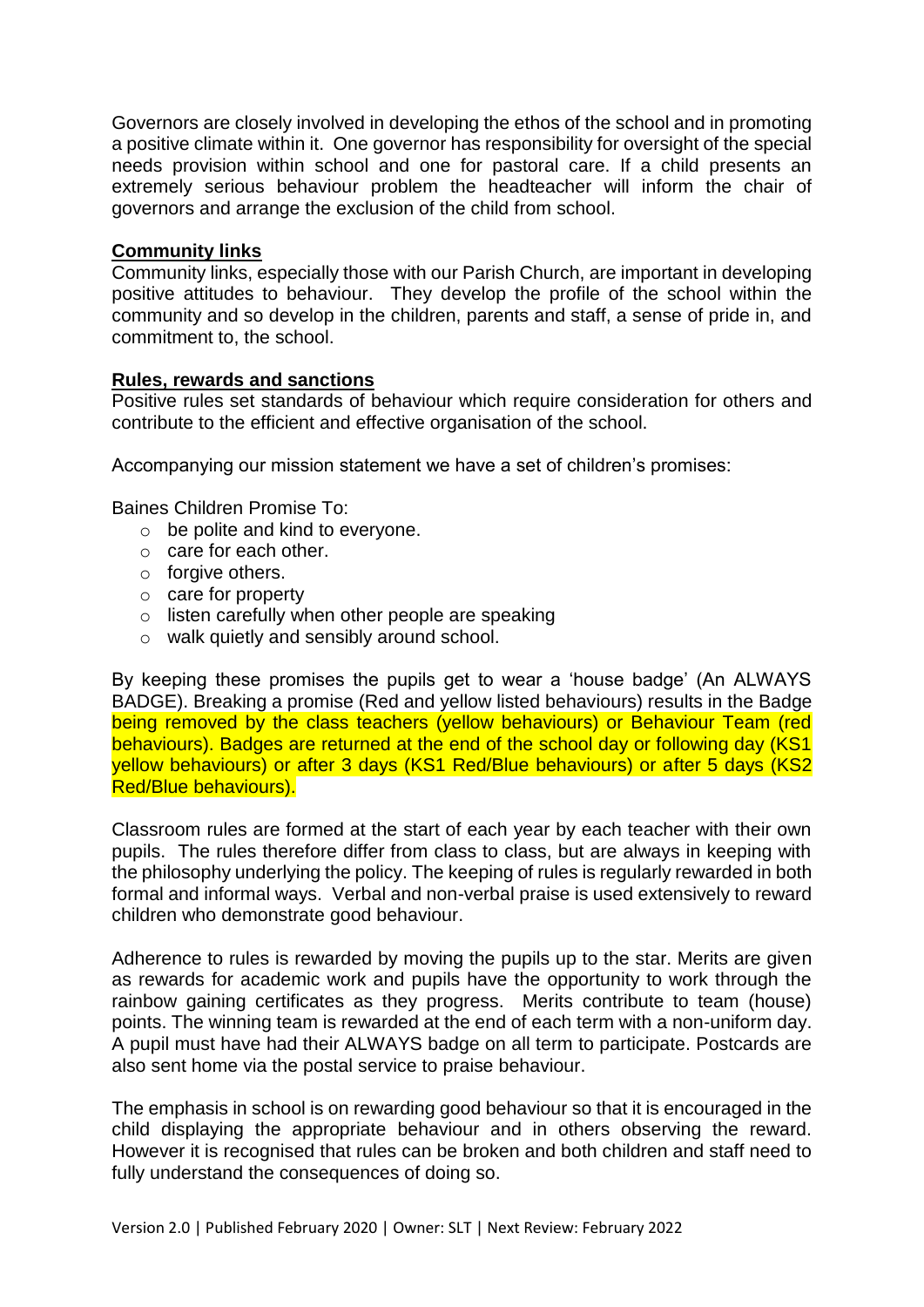#### **Avoiding and dealing with problems**

The positive aspect of the policy is sufficient to promote good behaviour in the vast majority of children; however we operate a parallel, very structured sanction system, using traffic lights, as follows:

- 1. Reprimand/warning (care is always taken to ensure that it is the behaviour not the child which is labelled as wrong and that the reprimand does not hold the child up to public ridicule eg. That is inappropriate behaviour, please stop.....if you continue your name will be moved onto amber)
- 2. Repeat I have asked you to stop..... you have not and therefore your name now needs to be moved to amber. (Move name to amber) \*\* The child has the opportunity to move back to green by the end of the day for reverting back to good behaviour for the rest of the day.
- 3. Repeat I have asked you to stop..... you have not and therefore your name now needs to be moved to red. (Move name to red) and move to a thinking area in the classroom.
- 4. If behaviour continues the child should be taken out of the classroom by the TA for a walk and talk for maximum of ten minutes including a visit to the behaviour room. (BT – Behaviour Team/DHT – Deputy Head Teacher informed at this point via electronic app/ form PB)\* (Complete form 1 - appendix 1)
- 5. Repetition of the above (point 4) one more time within half-term will result in Behaviour Team sends a letter home – (RC1) Behaviour support by SENCo/BT
- 6. Further repetition, third time, (point 4) within half-term will result in Behaviour Team sending a letter home – (RC2) report card A two week report card to be issued to the child (appendix 2) Regular communication: report card to be sent home everyday.
- 7. If no progress throughout the report card Plan Do Review cycle the SENCo/BT review the provision put in place. This will lead to;

A one-week report card reporting to Deputy Head daily.

 Meet with parents/carers discussing consequences of exclusion if

 behaviour doesn't improve. (RC3) Observation by SENCo/BT Involvement of external agencies

8. If no progress throughout the report card/Plan – Do – Review cycle the SENCo/BT review the provision put in place. This will lead to;

A one-week report card reporting to Head daily.

 Further meeting with parents/carers discussing consequences of

 exclusion if behaviour doesn't improve. (RC4) Observation by SENCo/BT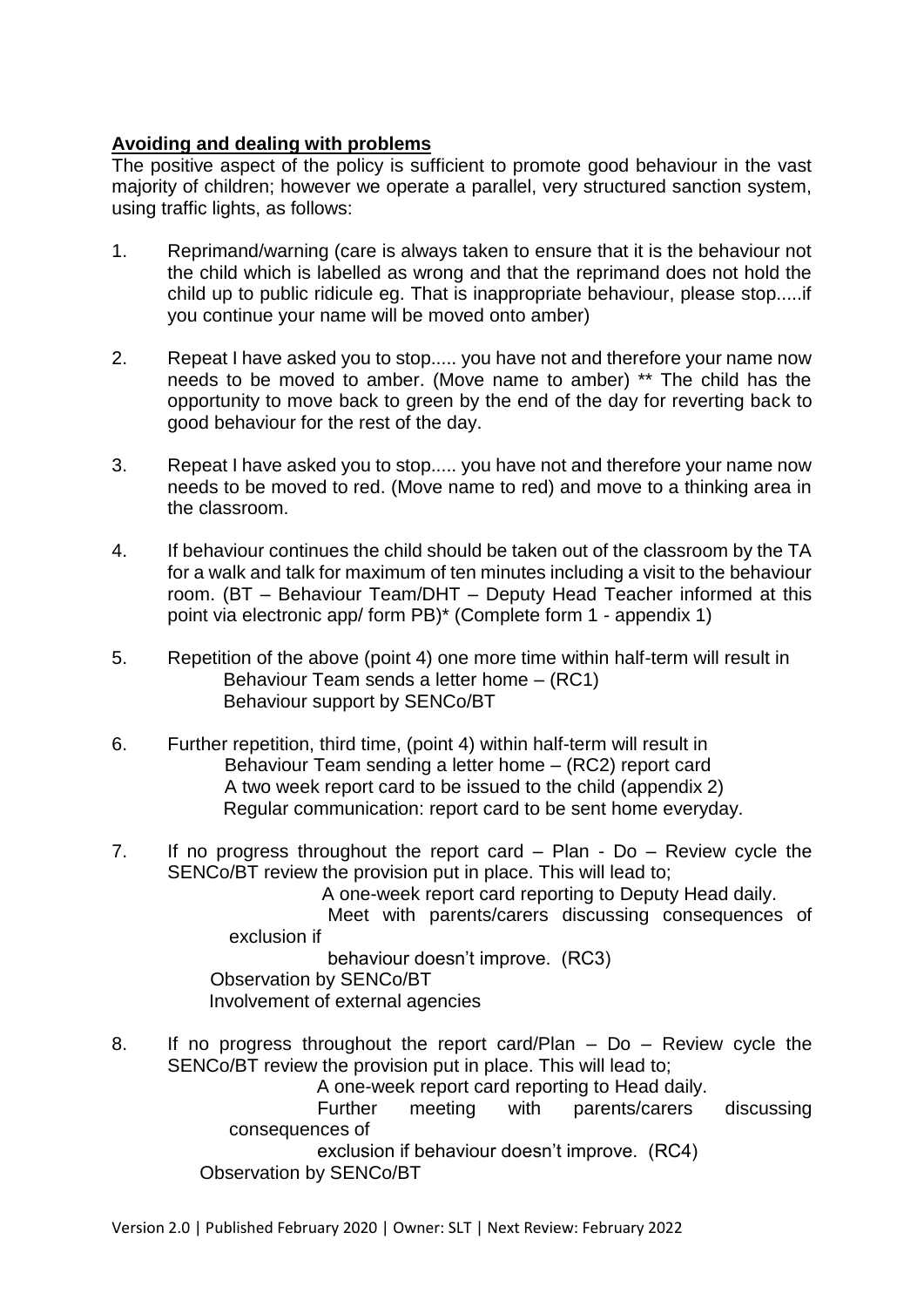Involvement of external agencies

#### 9. The children will then move in reverse of this process back down to in class behaviour management procedures.

\*\* It is important to acknowledge that some children have very specific needs and these will be taken into account on an individual basis to ensure the most appropriate system is in place to support them and their class teachers.

\*Children who need to be removed from their class as a sanction:

- If a child is taken on a walk and talk. The period should not exceed 10 minutes and the child. Appendix 1 (Blue form) should be completed by the teacher sending the child out and brought on the walk and talk to be dropped off at the behaviour room.
- If the child's behaviour is such that time in another class is not appropriate, the child can be supervised outside the classroom by the BT if available. Proforma 1 should also be completed as above
- For specific children the support of the Behaviour Team (BT) specialising in working with children with behaviour difficulties can be called upon. The BT will keep the child out of class for the minimum time necessary to allow the child to be able to return to class calmly and willing to cooperate. Proforma 1 should be completed as above
- In very serious cases the child may need to be sent to a member of the senior leadership team, or a child may be sent to ask the senior leader to come to the class to deal with a child causing a severe problem. Children sent to a member of the senior leadership team should be accompanied by a reliable child with instructions to return immediately if the person is not in his/her office.

\*\*\*Teachers should maintain half termly records of children who consistently stay 'green' and rewards given as appropriate. The behaviour team will analyse the G2BG data on a half termly, termly and yearly basis in order to provide appropriate support to both children and teachers. Parents will be informed at consultation evenings about their child's 'greenness'.

#### **Types of Behaviours**

At Baines' we recognise that there are different types of behaviours and that they should be dealt with in different ways on the day or following day an amber behaviour is displayed in the afternoon.

#### **Low level behaviours (Amber behaviours – 5 minutes of break and lunch missed)**

- o Calling out/ Silly noises / Answering back
- o Not following instructions
- o Disruption of teaching and Learning
- o Wandering around class
- o Passing messages around class
- o Chewing gum/
- o Mobiles in class/cloakrooms
- o Feet on tables/chairs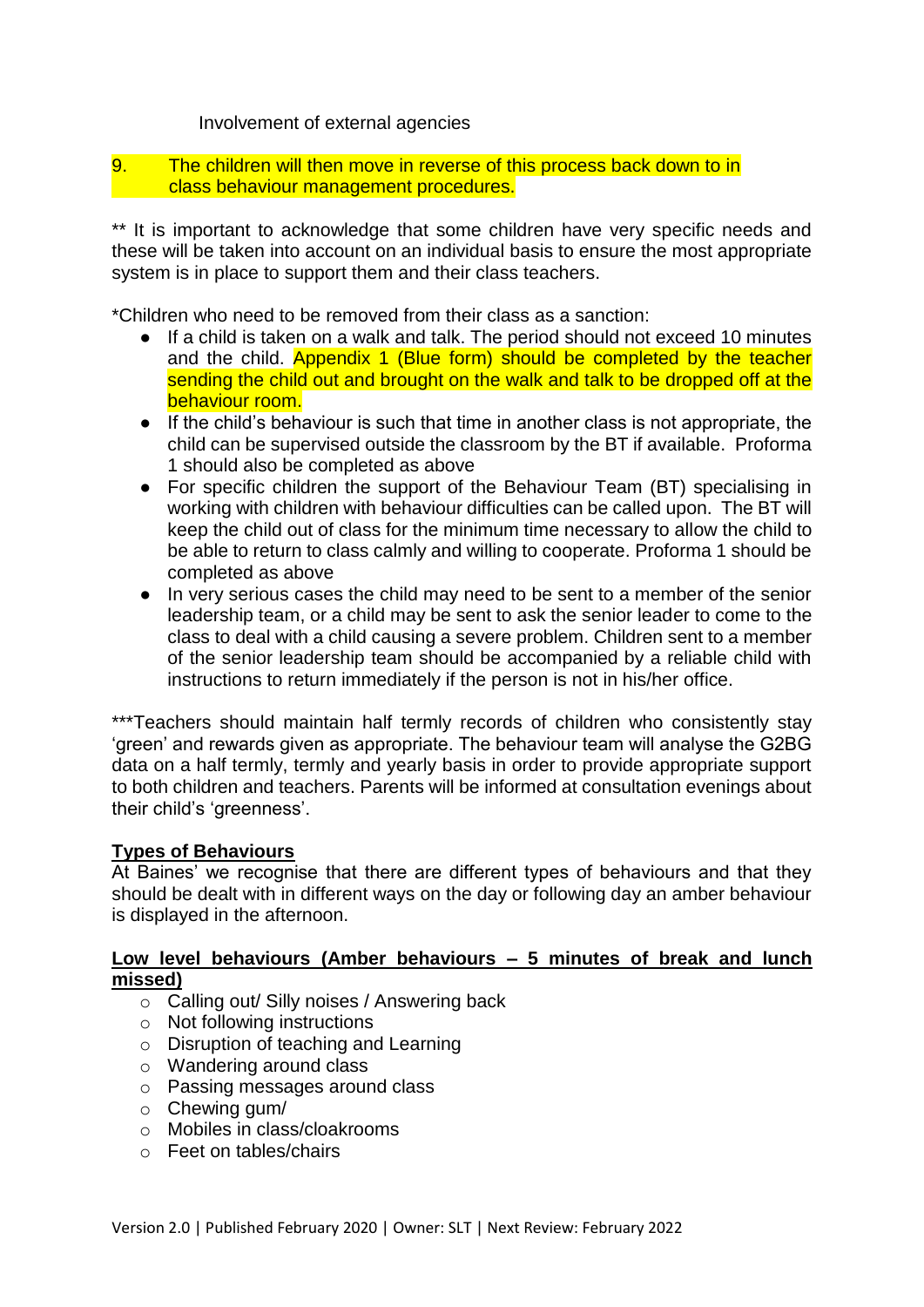- o Poor attitude rolling eyes at adults/back chatting/stamping round class/stropping
- $\circ$  Unwanted touch/hurting pinching/poking/flicking/kicking under table
- o Refusal to accept consequences
- o Poor attitude
- o Telling lies

\*\* This list is not exhaustive but a guide to these types of behaviours.

#### **(Red behaviours – 10 minutes of lunch or break missed)**

Serious misbehaviour can be described as:

- o Repeated 'Amber' behaviours
- o More minor but repeated aggression towards other children
- o Leaving classroom without permission

#### **(Blue behaviours – Miss 30 minutes of lunch time)**

o Repeated 'Red' behaviours

#### **More serious misbehaviour – (Purple behaviours) Half a day Internal Exclusion and straight onto Report Card**

- $\circ$  Violent aggression towards another child biting/punching/kicking/throwing things
- o Inappropriate language swearing at child or adult/more serious racist/homophobic/sexualised language
- o Aggression towards adults, including verbal aggression if directed **at** the adult.
- o Spitting
- o Threatening behaviour
- $\circ$  Serious damage to resources/school property  $-$  electrical equipment/chairs/tables etc\*

\*Any damages to school caused by children's poor behavioural choices, will result in payment being requested from parents.

\*\* This list is not exhaustive but a quide to these types of behaviours.

#### **Every half term the good to be green percentage is analysed, any pupil under 75% has a meeting with the deputy head and behaviour team and a report card with key targets is put in place.**

More Serious behaviour should always be reported to a member of the middle or senior management team. It will be handled as appropriate to the actual behaviour; it will require one of the following:

o A phone call to parent to arrange an appointment to meet with a parent to discuss the report card.

If serious behaviour is repeated this may result in:

- o Immediate contact with the parent requesting they come to school to collect child.
- o Internal exclusion break-time/lunchtime/class time
- $\circ$  Lunchtime exclusion from school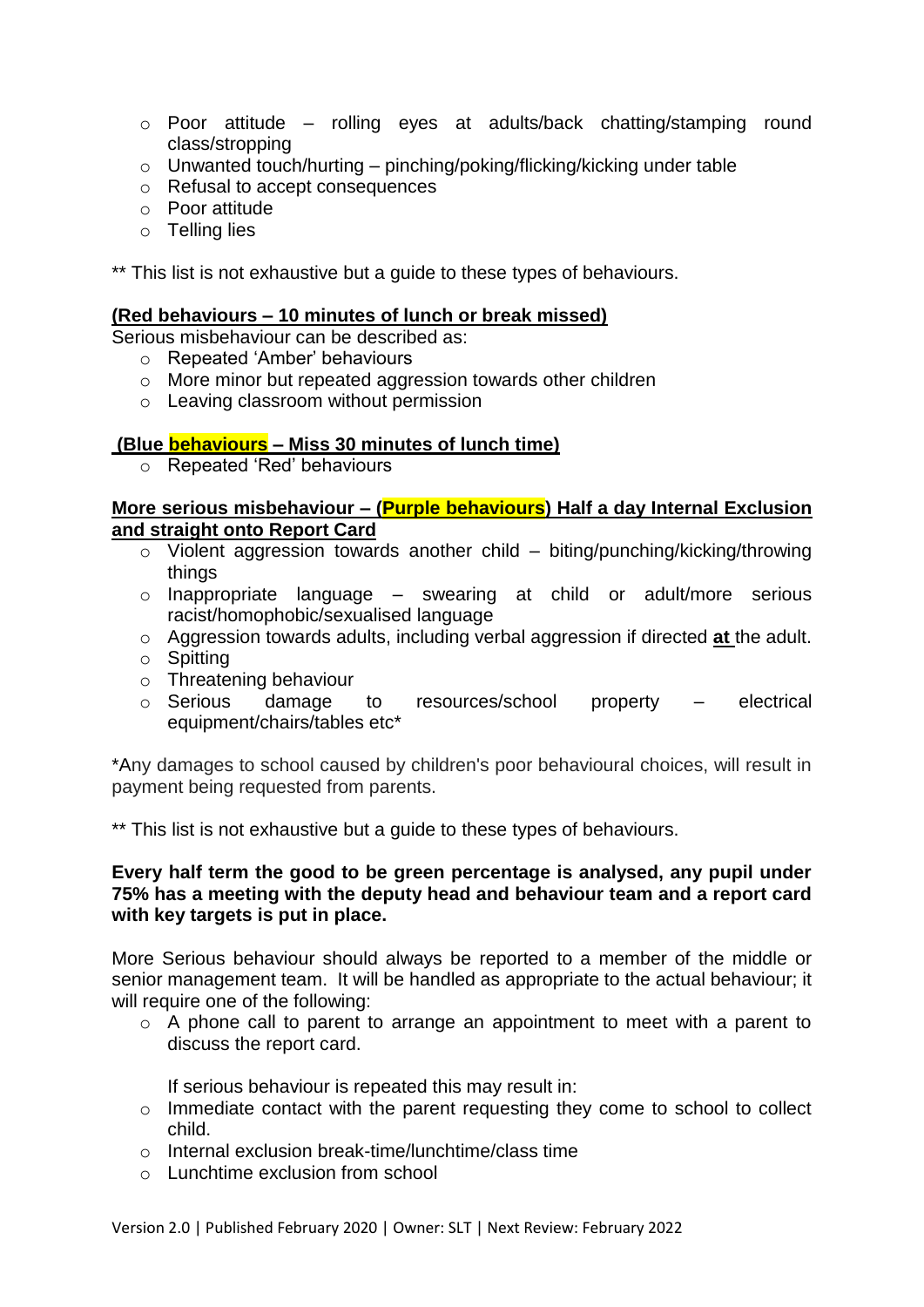- o Fixed term exclusion from school
- o Permanent exclusion from school

All exclusions from school are logged and notified to the Chair of Governors and the LA. LA guidelines and DfE regulations concerning exclusions are carefully adhered to.

Teachers plan, prepare and mark work set for children for the period of their exclusion from school.

When a child returns to school after a fixed term exclusion a return to school interview (reintegration meeting) is held between the headteacher, parents and child to agree a means of working together to minimise the chances of the behaviour being repeated.

#### **Playtimes**

Equipment is available at play times to encourage appropriate and collaborative play.

#### **At play and lunchtimes we operate a red/yellow/blue/purple system to support and encourage good behaviour.**

If a child misbehaves in the yard during break-time the teacher on duty can decide to:

- o Reprimand
- $\circ$  Require the child to stay with the duty teacher/teaching assistant for the rest/a portion of the break time
- $\circ$  If the behaviour is more serious send the child indoors to be supervised with a red or yellow card

\*Another child can come and get the BT to collect a child needing to be brought indoors.

If necessary, playtime behaviour will be reported to parents in terms of the "Red/Blue/Purple behaviours" section above.

#### **Lunchtimes**

A zoning system may be in place to facilitate positive play experiences and discourage inappropriate behaviour. PALs also operate during this time along with peer mediators and anti-bullying ambassadors.

Misbehaviour at lunch-times results in the child being sanctioned as above - yellow behaviours in the playground, red/blue/purple behaviours by the BT. If the child does not accept this, or repeats the misbehaviour he/she is taken to the behaviour room where there is a member of the SLT and BT on duty every lunchtime. A record of blue forms is kept by the behaviour team. Parents are informed by the class teacher at the end of the day.

Two more repeated incidents of misbehaviour within the same half term will result in the child being given a report card for a one-week period. If, during this time, the child behaves inappropriately again they will be removed from the playground for a oneweek period and placed in a nurture group (NG1) to undertake a variety of activities or games to help them develop a greater understanding of appropriate playground behaviours.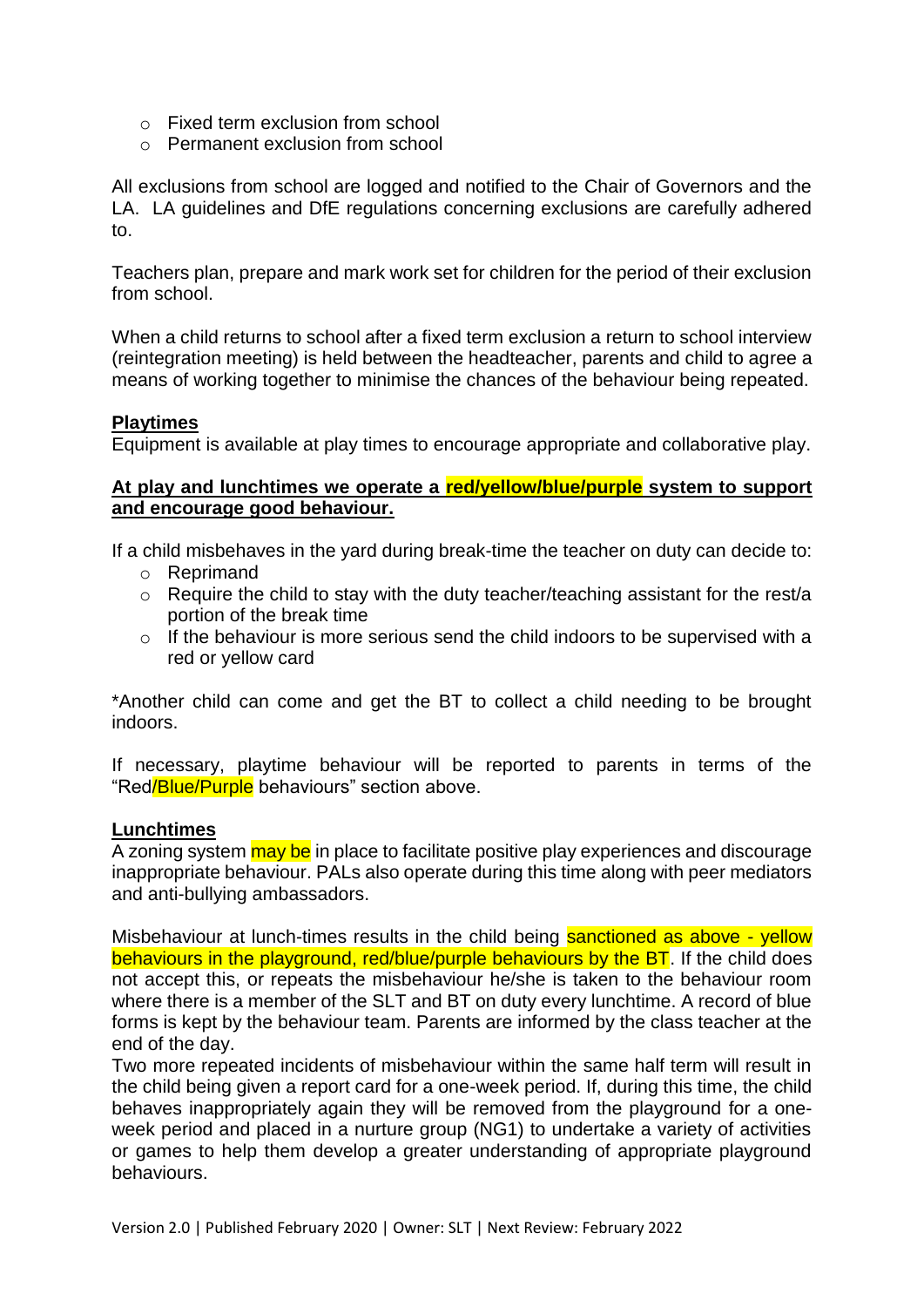Following the two weeks in nurture group, the child will then be allowed out again with a one- week report card to remind them to continue to behave appropriately. Once the child has had a successful two weeks on report they will then be able to return to the playground.

Again some children have very specific needs and they will receive support in an individualised way depending on those needs.

In extreme circumstances the Head teacher may consider a lunchtime exclusion. This is where a child must be taken off site by their parents/carers during that time. It is managed in the same way as other exclusions from school.

#### **Extended Services**

At before and after School club provision we operate the same behaviour systems as we do in school to provide continuity for all our pupils. Withdrawal of a place may occur as the result of persistently unacceptable behaviour or a single serious incident. This is at the discretion of the head teacher.

#### **Unacceptable behaviour**

Certain behaviours are always totally unacceptable: bullying, recurrent violence towards other children, absolute refusal to follow instructions and violence towards staff, either physical or verbal.

These behaviours are dealt with by a member of the Senior Leadership Team as soon as possible in the way most appropriate for the particular circumstances. This would always include notifying the child's parents.

#### **Bullying**

Bullying is the use of aggression with the intention of hurting another person. It can involve persistent physical, verbal attacks, name calling, malicious gossip, damage or stealing the property of victims or coercing the victims into acts they do not want to do.

Bullying can be:

- **Emotional** being unfriendly, excluding
- **Physical** pushing, kicking, hitting, punching or any use of violence
- **Religious**  religious taunts, teasing and name calling
- **Racist** racial taunts, graffiti, gestures
- **Sexual/Homophobic** unwanted physical contact or sexually abusive comments
- **Verbal**  name calling, sarcasm, spreading rumours and teasing
- **Cyber**  all areas of internet, such as email and internet chat room misuse, mobile threats by text messaging and calls. Misuse of associated technology, i.e. camera and video facilities
- **Homophobic** when people behave or speak in a way which makes someone feel bullied because of their actual or perceived sexuality.

Children can become upset because of normal peer conflict and it is important to differentiate between this and bullying. The following table is useful in determining whether conflict is in fact bullying: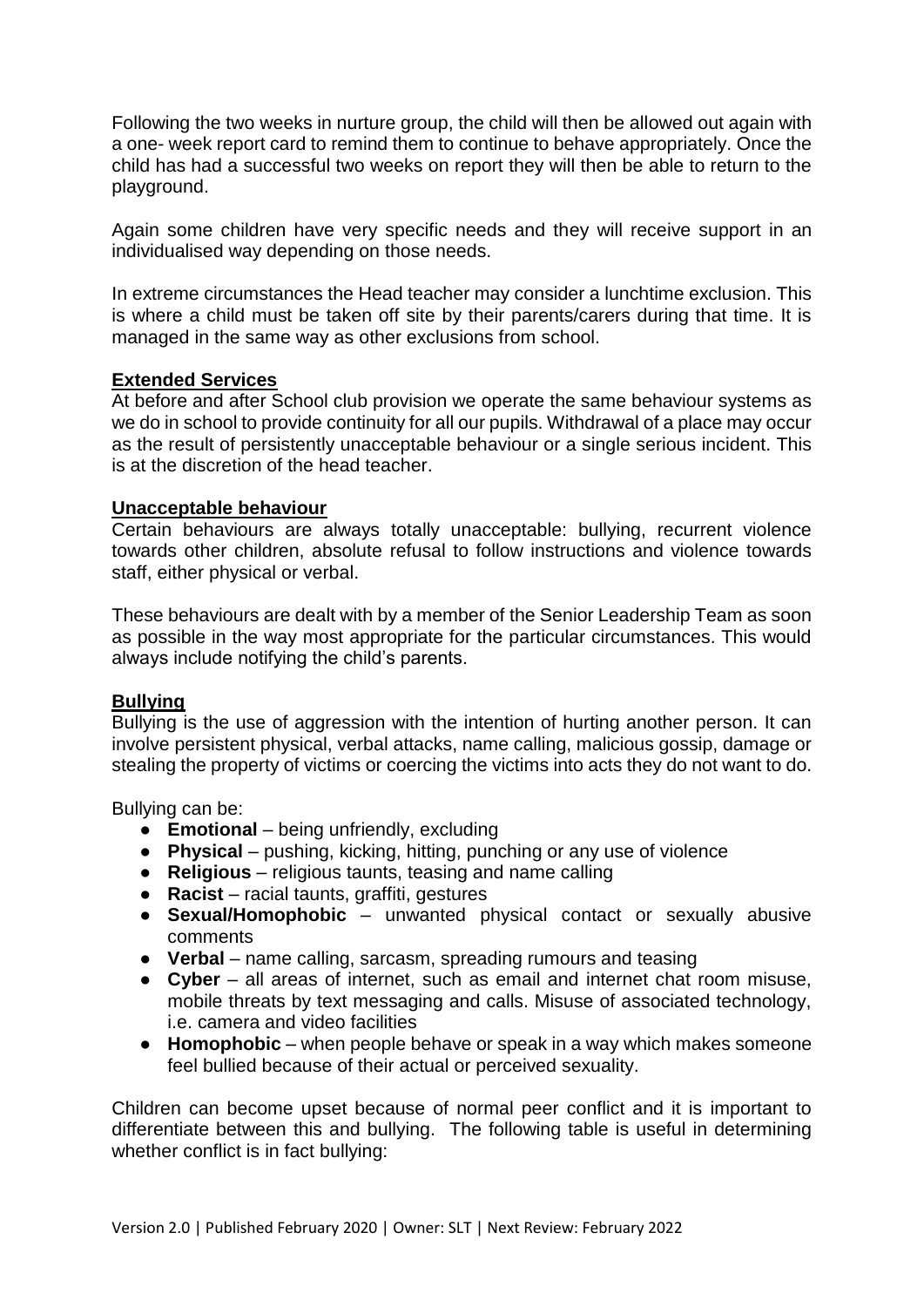| NORMAL PEER CONFLICT OR BULLYING               |                                                   |  |  |
|------------------------------------------------|---------------------------------------------------|--|--|
| <b>Normal Conflict</b>                         | <b>Bullying</b>                                   |  |  |
| Equal power $-$ or friends                     | Imbalance of power                                |  |  |
| Happens occasionally                           | Repeated negative actions                         |  |  |
| Accidental                                     | Purposeful                                        |  |  |
| Reaction to provocation                        | Pre-meditated                                     |  |  |
| Not seeking power or attention                 | Serious with threat of physical or emotional harm |  |  |
| Generally not trying to get something          | May attempt to gain material things or power      |  |  |
| Remorse – will take responsibility for actions | No remorse $-$ may blame the victim               |  |  |

#### **Procedures**

Allegations of bullying can come in different ways:

- o A member of staff may observe an incident
- o A child may report an incident
- $\circ$  A child, other than the victim, may report an incident
- o A parent may report an incident

However the incident comes to light it is reported to a senior member of staff who then investigates the situation by discussion with all parties, including the child, the alleged perpetrator, other children and any adult who may have information.

The children are encouraged to give their own full account of the incident and then to listen to the accounts of the others. Any staff who observed the incident are asked to give a full account of what they saw and heard. If from the information the conclusion is that the incident was not bullying, this is explained to the child but the child is also reassured appropriately.

If from the information the conclusion is that the incident was bullying the following steps are taken for the child who was bullied:

- $\circ$  The child is told that the incident was bullying
- o Parents are informed of the incident, the accounts and the conclusions
- o The class teacher is informed of the conclusions and asked to monitor the child over the coming weeks

The following steps are taken for the child who bullied:

- o The child is told that the incident was one of bullying and the reasons for reaching the conclusion
- o Discussion with the child is undertaken to try to bring him/her to understand the impact of their actions, the reasons it is inappropriate and to come to a genuine feeling of contrition.
- o Sanctions are decided in terms of the seriousness of the bullying; sanctions are as below
- o Parents are contacted, informed of the incident, the accounts and the conclusions
- o Parents are informed of the sanctions
- $\circ$  Parents are asked to reinforce the discussions staff have had with the child
- o The class teacher is informed of the conclusions and asked to monitor the child over the coming weeks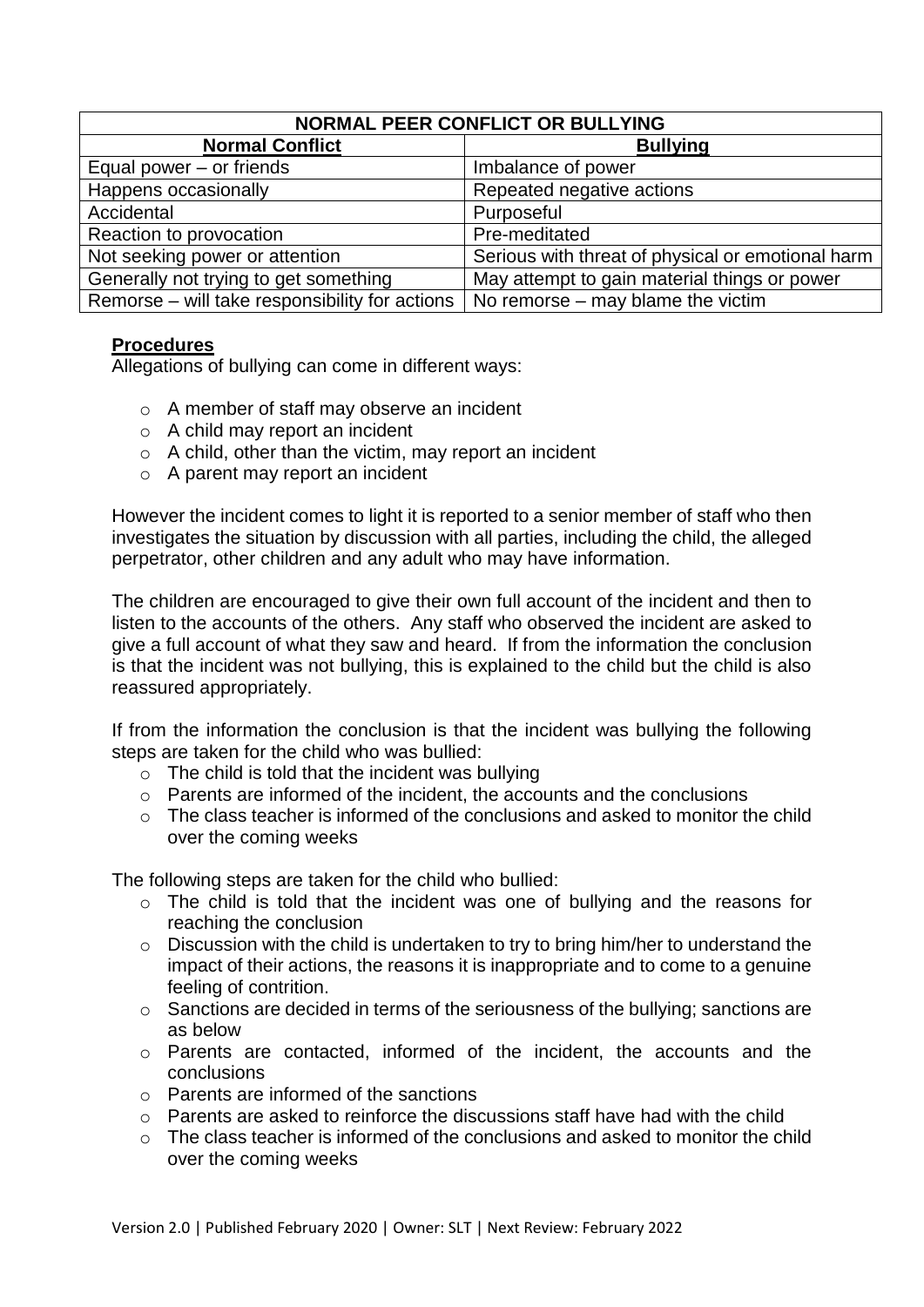#### **Sanctions**

- o Internal exclusion from class or from the playground
- $\circ$  Lunchtime exclusion from school
- $\circ$  Fixed term exclusion from school
- o Permanent exclusion from school

#### **Suspicions of Bullying**

If a significant change in a child's demeanour or behaviour is noted staff consider the possible reasons and investigate in terms of them. If a possibility of bullying is detected the above procedures are followed.

#### **Prevention**

We operate a range of actions, procedures and activities to develop children's abilities to relate to each other, to play appropriately and thereby reduce the possibility of bullying. These include:

- School rules
- Classroom rules
- Provision of a variety of quality play resources for break-times
- Play-leaders
- Themes for Worship
- Spiritual, Moral, Social and Cultural Development activities
- Role Plav
- Hot seating
- SEAL (Social and Emotional Aspects of Learning)
- Circle time and discussions
- Reading and discussing stories and poems
- Writing stories and poems

We monitor incidences to try to identify causal factors which we can plan to overcome.

#### **Out of School Hours**

Whilst it is recognised that the Head teacher is able to discipline pupils for misbehaviour out of school, it is the opinion of the school and governors that at these times it is the responsibility of the parents/carers to manage the behaviour of their children.

#### **IMPACT**

Monitoring and evaluation is carried out to enhance the procedures within our school to ensure children are safe, behave appropriately and make the best possible progress. Monitoring and evaluation takes place in a number of ways:

- personal evaluation by all members of staff involved with children:
- monitoring of incidences by the BT/DHT in order to identify any patterns
- discussion with individuals or groups of children;
- monitoring of behaviour around school through observations:
- discussion with all members of staff involved with children.

## **Review**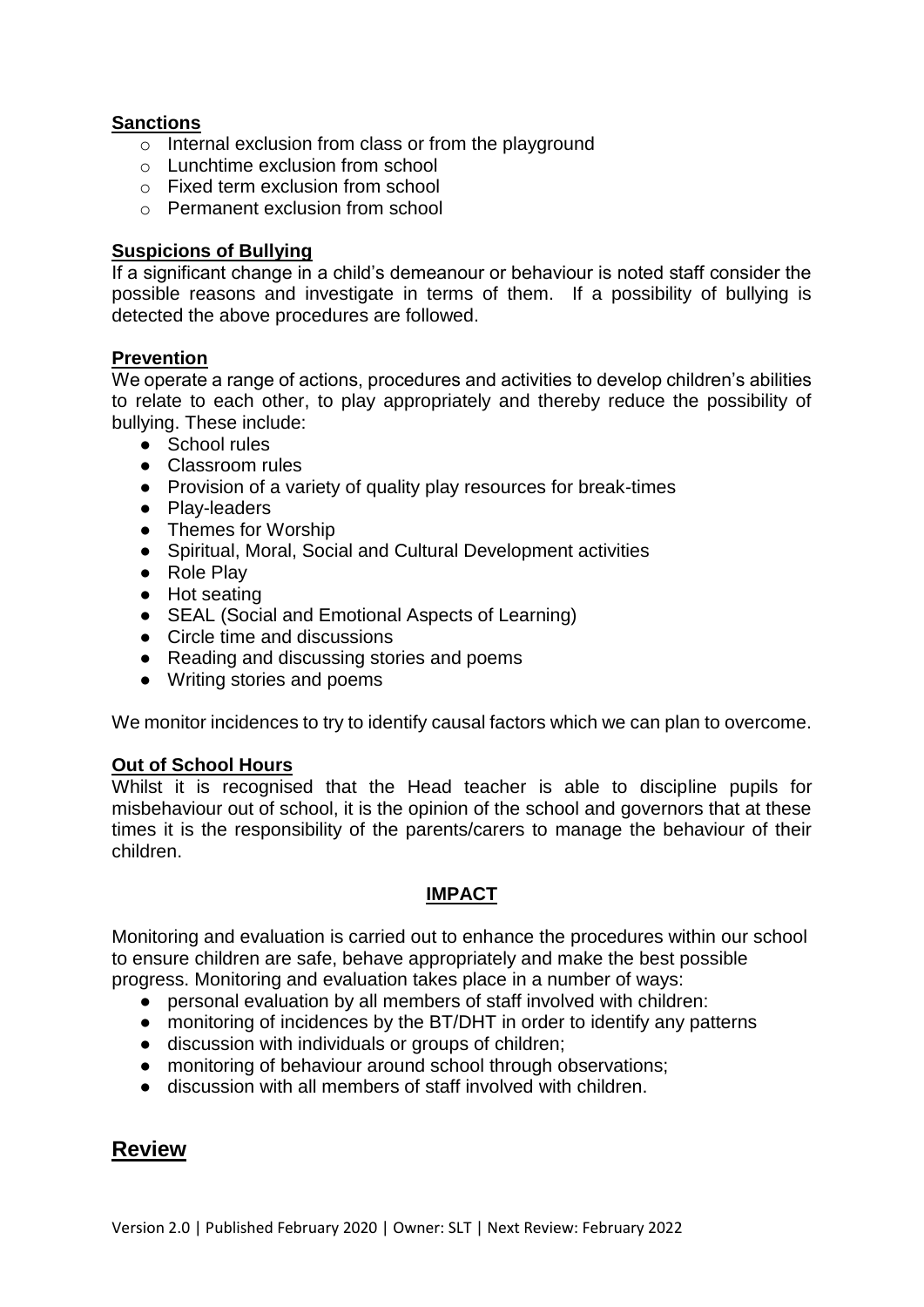*Policy to be reviewed February 2022 by Behaviour Lead/SLT*

*signed …………………………………… date ……………… Behaviour Lead/SLT*

*signed …………………………………… date …………….. chair of governors*

### **Baines Endowed C E Primary School – Behaviour Log (Appendix 1)**

Name: Class: Year Group: Date of Incident: Nature of Incident: Baines' Endowed Promises

| <u>Always</u><br><u>be</u><br>polite<br>and<br>kind<br>to<br>everyone. | Always<br>are<br>for<br>each<br>other.<br><b>Forgive</b><br>others | <b>Always Care</b><br>for property                 | Always<br>Listen<br>carefully<br>when<br>other<br>people<br>are<br>speaking | <b>Always walk</b><br>quietly<br>and<br>sensibly<br>around<br>school. | Always<br>try<br>your best and<br>be at the right<br>place<br>with<br><b>right</b><br>the<br>things. |
|------------------------------------------------------------------------|--------------------------------------------------------------------|----------------------------------------------------|-----------------------------------------------------------------------------|-----------------------------------------------------------------------|------------------------------------------------------------------------------------------------------|
| Answering<br><b>Back</b>                                               | Hurting each<br>other                                              | Feet on chairs<br>or tables                        | Calling Out                                                                 | Running<br>around<br>School                                           | Lack of effort                                                                                       |
| Arguing                                                                | Kicking                                                            | Damage to<br>property                              | Not following<br>Instructions                                               | Leaning on<br>walls and<br>displays                                   | No care in<br>presentation<br>of work                                                                |
| Not listening                                                          | Fighting                                                           | Damage to<br>display<br>boards in the<br>corridors |                                                                             | Wandering<br>around the<br>classroom                                  | <b>Not</b><br>completing<br>enough work                                                              |
| Poor Attitude                                                          | Aggressive<br><b>Behaviour</b>                                     |                                                    |                                                                             |                                                                       | Poor Attitude<br>to learning                                                                         |
| Violent<br>towards other<br>children                                   | Unsafe<br><b>Behaviour</b>                                         |                                                    |                                                                             |                                                                       | No H/W                                                                                               |
| Aggression<br>towards staff                                            | <b>Telling Lies</b>                                                |                                                    |                                                                             |                                                                       | <b>No</b><br>PE/Swimming<br>Kit                                                                      |
| Threatening<br>behaviour                                               | Falling out<br>and unwilling<br>to make<br>friends                 |                                                    |                                                                             |                                                                       | No Reading<br><b>Book</b>                                                                            |
| Lack of<br>respect with<br>words $-$                                   |                                                                    |                                                    |                                                                             |                                                                       | Disruption<br>teaching and<br>learning                                                               |

Version 2.0 | Published February 2020 | Owner: SLT | Next Review: February 2022